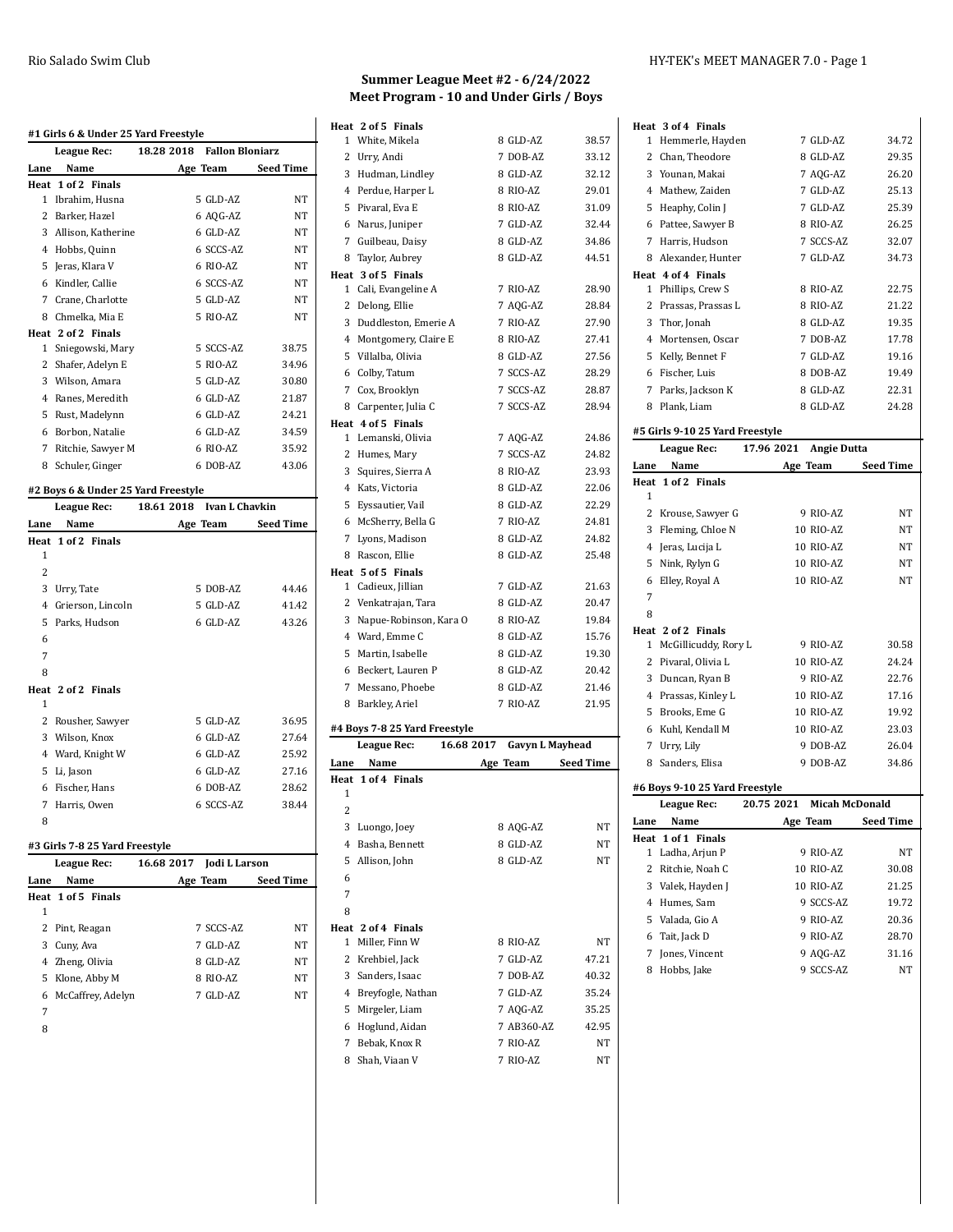|                | #7 Girls 6 & Under 25 Yard Backstroke   |                           |                       |
|----------------|-----------------------------------------|---------------------------|-----------------------|
|                | League Rec:                             | 24.71 2015                | <b>Paige C Downey</b> |
| Lane           | Name                                    | Age Team                  | <b>Seed Time</b>      |
| Heat           | 1 of 3 Finals                           |                           |                       |
| 1              |                                         |                           |                       |
| $\overline{c}$ |                                         |                           |                       |
|                | 3 Crane, Charlotte                      | 5 GLD-AZ                  | NΤ                    |
|                | 4 Chmelka, Mia E                        | 5 RIO-AZ                  | NT                    |
| 5              | Ibrahim, Husna                          | 5 GLD-AZ                  | NT                    |
| 6              |                                         |                           |                       |
| 7              |                                         |                           |                       |
| 8              |                                         |                           |                       |
|                | Heat 2 of 3 Finals                      |                           |                       |
| 1              |                                         |                           |                       |
| $\overline{c}$ | Barker, Hazel                           | 6 AQG-AZ                  | NT                    |
| 3              | Hobbs, Quinn                            | 6 SCCS-AZ                 | NΤ                    |
|                | 4 Jeras, Klara V                        | 6 RIO-AZ                  | NT                    |
| 5              | Allison, Katherine                      | 6 GLD-AZ                  | NT                    |
|                | 6 Kindler, Callie                       | 6 SCCS-AZ                 | NT                    |
| 7              | Sniegowski, Mary                        | 5 SCCS-AZ                 | NΤ                    |
| 8              |                                         |                           |                       |
| 1              | Heat 3 of 3 Finals<br>Ritchie, Sawyer M | 6 RIO-AZ                  | 39.37                 |
|                | 2 Thorne, Maria                         | 6 AB360-AZ                | 36.02                 |
|                | 3 Ranes, Meredith                       | 6 GLD-AZ                  | 32.45                 |
|                | 4 Rust, Madelynn                        | 6 GLD-AZ                  | 26.77                 |
|                | 5 Borbon, Natalie                       | 6 GLD-AZ                  | 30.81                 |
|                | 6 Shafer, Adelyn E                      | 5 RIO-AZ                  | 35.33                 |
|                | 7 Schuler, Ginger                       | 6 DOB-AZ                  | 38.50                 |
| 8              | Wilson, Amara                           | 5 GLD-AZ                  | 54.98                 |
|                | #8 Boys 6 & Under 25 Yard Backstroke    |                           |                       |
|                | League Rec:                             | 23.47 2018 Ivan L Chavkin |                       |
| Lane           | Name                                    | Age Team                  | <b>Seed Time</b>      |
| Heat           | 1 of 2 Finals                           |                           |                       |
| 1              |                                         |                           |                       |
| $\overline{2}$ |                                         |                           |                       |
| 3              | Urry, Tate                              | 5 DOB-AZ                  | 57.58                 |
| 4              | Harris, Owen                            | 6 SCCS-AZ                 | 52.28                 |

Parks, Hudson 6 GLD-AZ 53.74

 Fischer, Hans 6 DOB-AZ 43.41 Wilson, Knox 6 GLD-AZ 34.57 Li, Jason 6 GLD-AZ 30.87 Ward, Knight W 6 GLD-AZ 32.34 Grierson, Lincoln 5 GLD-AZ 39.35 7 Rousher, Sawyer 5 GLD-AZ 44.49

| × | ï<br>۰, |  |
|---|---------|--|

 

**Heat 2 of 2 Finals**

# **Summer League Meet #2 - 6/24/2022 Meet Program - 10 and Under Girls / Boys**

|                | #9 Girls 7-8 25 Yard Backstroke |            |               |                  |
|----------------|---------------------------------|------------|---------------|------------------|
|                | <b>League Rec:</b>              | 20.16 2017 | Jodi L Larson |                  |
| Lane           | Name                            |            | Age Team      | <b>Seed Time</b> |
| Heat           | 1 of 5 Finals                   |            |               |                  |
| 1              |                                 |            |               |                  |
| $\overline{2}$ |                                 |            |               |                  |
|                | 3 Cuny, Ava                     |            | 7 GLD-AZ      | NT               |
|                | 4 Zheng, Olivia                 |            | 8 GLD-AZ      | NT               |
| 5              | Pint, Reagan                    |            | 7 SCCS-AZ     | NT               |
| 6              | Klone, Abby M                   |            | 8 RIO-AZ      | NT               |
| 7              |                                 |            |               |                  |
| 8              |                                 |            |               |                  |
|                | Heat 2 of 5 Finals              |            |               |                  |
|                | 1 Pivaral, Eva E                |            | 8 RIO-AZ      | 48.35            |
|                | 2 Colby, Tatum                  |            | 7 SCCS-AZ     | 41.58            |
|                | 3 Taylor, Aubrey                |            | 8 GLD-AZ      | 37.89            |
|                | 4 Humes, Mary                   |            | 7 SCCS-AZ     | 36.73            |
|                | 5 Narus, Juniper                |            | 7 GLD-AZ      | 37.21            |
|                | 6 White, Mikela                 |            | 8 GLD-AZ      | 40.68            |
|                | 7 Hudman, Lindley               |            | 8 GLD-AZ      | 42.28            |
|                | 8 McCaffrey, Adelyn             |            | 7 GLD-AZ      | NT               |
|                | Heat 3 of 5 Finals              |            |               |                  |
|                | 1 Urry, Andi                    |            | 7 DOB-AZ      | 33.96            |
|                | 2 McSherry, Bella G             |            | 7 RIO-AZ      | 33.04            |
|                | 3 Lemanski, Olivia              |            | 7 AQG-AZ      | 30.81            |
|                | 4 Cox, Brooklyn                 |            | 7 SCCS-AZ     | 30.18            |
|                | 5 Cali, Evangeline A            |            | 7 RIO-AZ      | 30.49            |
|                | 6 Delong, Ellie                 |            | 7 AQG-AZ      | 31.25            |
|                | 7 Perdue, Harper L              |            | 8 RIO-AZ      | 33.29            |
|                | 8 Guilbeau, Daisy               |            | 8 GLD-AZ      | 36.40            |
|                | Heat 4 of 5 Finals              |            |               |                  |
|                | 1 Villalba, Olivia              |            | 8 GLD-AZ      | 28.33            |
|                | 2 Beckert, Lauren P             |            | 8 GLD-AZ      | 27.98            |
|                | 3 Squires, Sierra A             |            | 8 RIO-AZ      | 27.81            |
|                | 4 Cadieux, Jillian              |            | 7 GLD-AZ      | 26.98            |
| 5              | Messano, Phoebe                 |            | 8 GLD-AZ      | 27.75            |
|                | 6 Venkatrajan, Tara             |            | 8 GLD-AZ      | 27.97            |
|                | 7 Carpenter, Julia C            |            | 7 SCCS-AZ     | 28.16            |
|                | 8 Rascon, Ellie                 |            | 8 GLD-AZ      | 28.40            |
|                | Heat 5 of 5 Finals              |            |               |                  |
|                | 1 Kats, Victoria                |            | 8 GLD-AZ      | 26.84            |
|                | 2 Barkley, Ariel                |            | 7 RIO-AZ      | 26.39            |
|                | 3 Eyssautier, Vail              |            | 8 GLD-AZ      | 25.95            |
|                | 4 Ward, Emme C                  |            | 8 GLD-AZ      | 20.80            |
| 5              | Martin, Isabelle                |            | 8 GLD-AZ      | 24.52            |
|                | 6 Montgomery, Claire E          |            | 8 RIO-AZ      | 26.19            |
|                | 7 Napue-Robinson, Kara O        |            | 8 RIO-AZ      | 26.80            |
| 8              | Lyons, Madison                  |            | 8 GLD-AZ      | 26.89            |

|        | #10 Boys 7-8 25 Yard Backstroke   |            |                      |                  |
|--------|-----------------------------------|------------|----------------------|------------------|
|        | League Rec:                       | 19.53 2018 | Ronav Udar           |                  |
| Lane   | Name                              |            | Age Team             | Seed Time        |
|        | Heat 1 of 4 Finals                |            |                      |                  |
| 1      |                                   |            |                      |                  |
| 2      |                                   |            |                      |                  |
| 3      | Luongo, Joey                      |            | 8 AQG-AZ             | NΤ               |
| 4      | Basha, Bennett                    |            | 8 GLD-AZ             | NΤ               |
| 5      | Miller, Finn W                    |            | 8 RIO-AZ             | NT               |
| 6      |                                   |            |                      |                  |
| 7      |                                   |            |                      |                  |
| 8      |                                   |            |                      |                  |
|        | Heat 2 of 4 Finals                |            |                      | NT               |
| 1<br>2 | Shah, Viaan V                     |            | 7 RIO-AZ<br>7 GLD-AZ | 56.91            |
|        | Krehbiel, Jack                    |            |                      |                  |
|        | 3 Breyfogle, Nathan               |            | 7 GLD-AZ             | 44.82            |
|        | 4 Alexander, Hunter               |            | 7 GLD-AZ             | 41.78            |
| 5      | Mirgeler, Liam                    |            | 7 AQG-AZ<br>7 GLD-AZ | 44.02            |
| 6<br>7 | Hemmerle, Hayden<br>Allison, John |            | 8 GLD-AZ             | 46.70<br>NT      |
| 8      |                                   |            |                      |                  |
|        | Heat 3 of 4 Finals                |            |                      |                  |
| 1      | Chan, Theodore                    |            | 8 GLD-AZ             | 41.11            |
| 2      | Harris, Hudson                    |            | 7 SCCS-AZ            | 36.82            |
| 3      | Mathew, Zaiden                    |            | 7 GLD-AZ             | 30.96            |
|        | 4 Pattee, Sawyer B                |            | 8 RIO-AZ             | 30.60            |
|        | 5 Parks, Jackson K                |            | 8 GLD-AZ             | 30.70            |
|        | 6 Younan, Makai                   |            | 7 AQG-AZ             | 32.69            |
| 7      | Sanders, Isaac                    |            | 7 DOB-AZ             | 38.78            |
| 8      | Hoglund, Aidan                    |            | 7 AB360-AZ           | 41.69            |
|        | Heat 4 of 4 Finals                |            |                      |                  |
| 1      | Kelly, Bennet F                   |            | 7 GLD-AZ             | 27.21            |
| 2      | Fischer, Luis                     |            | 8 DOB-AZ             | 26.63            |
| 3      | Phillips, Crew S                  |            | 8 RIO-AZ             | 26.50            |
|        | 4 Prassas, Prassas L              |            | 8 RIO-AZ             | 22.84            |
| 5      | Mortensen, Oscar                  |            | 7 DOB-AZ             | 24.47            |
| 6      | Thor, Jonah                       |            | 8 GLD-AZ             | 26.62            |
| 7      | Plank, Liam                       |            | 8 GLD-AZ             | 27.14            |
| 8      | Heaphy, Colin J                   |            | 7 GLD-AZ             | 29.33            |
|        | #11 Girls 9-10 25 Yard Backstroke |            |                      |                  |
|        | <b>League Rec:</b>                | 21.46 2021 | <b>Angie Dutta</b>   |                  |
| Lane   | Name                              |            | Age Team             | <b>Seed Time</b> |
| Heat   | 1 of 2<br>Finals                  |            |                      |                  |
| 1      |                                   |            |                      |                  |
| 2      | Pao, Eva N                        |            | 9 RIO-AZ             | NT               |
| 3      | Jeras, Lucija L                   |            | 10 RIO-AZ            | NT               |
| 4      | Krouse, Sawyer G                  |            | 9 RIO-AZ             | NΤ               |
| 5      | Nink, Rylyn G                     |            | 10 RIO-AZ            | NΤ               |
| 6      | Elley, Royal A                    |            | 10 RIO-AZ            | NΤ               |
| 7      |                                   |            |                      |                  |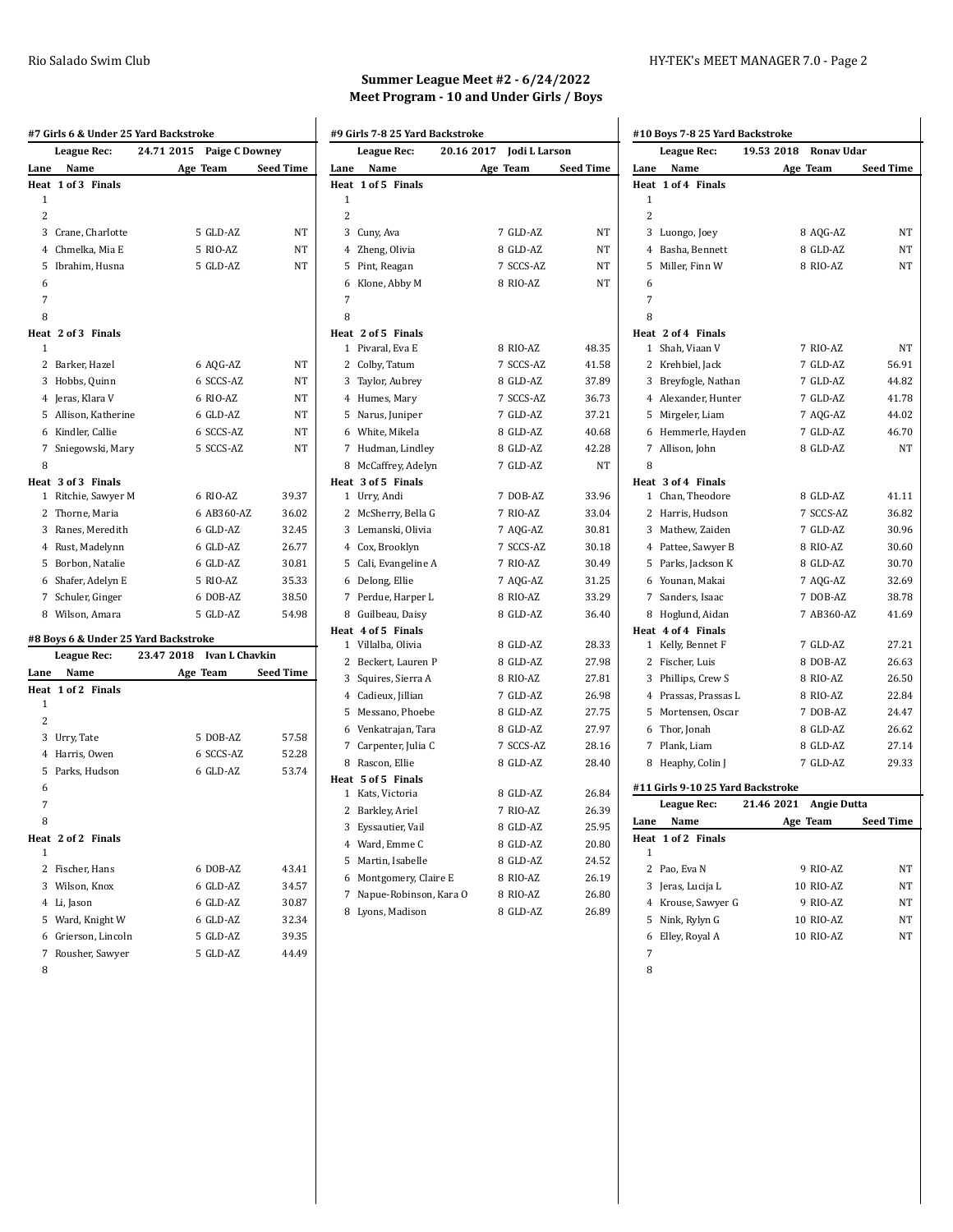#### **Heat 2 (#11 Girls 9-10 25 Yard Backstroke)**

| $\alpha$ $\alpha$ $\beta$ $\alpha$ $\beta$ $\beta$ $\beta$ $\beta$ $\beta$ $\alpha$ $\beta$ $\beta$ $\alpha$ $\beta$ $\beta$ $\beta$ $\beta$ |           |       |
|----------------------------------------------------------------------------------------------------------------------------------------------|-----------|-------|
| 1 Sanders, Elisa                                                                                                                             | 9 DOB-AZ  | 35.04 |
| 2 Kuhl, Kendall M                                                                                                                            | 10 RIO-AZ | 29.66 |
| 3 Duncan, Ryan B                                                                                                                             | 9 RIO-AZ  | 24.75 |
| 4 Prassas, Kinley L                                                                                                                          | 10 RIO-AZ | 21.47 |
| 5 Brooks, Eme G                                                                                                                              | 10 RIO-AZ | 24.57 |
| 6 Pivaral, Olivia L                                                                                                                          | 10 RIO-AZ | 28.67 |
| 7 Urry, Lily                                                                                                                                 | 9 DOB-AZ  | 30.13 |
| 8 McGillicuddy, Rory L                                                                                                                       | 9 RIO-AZ  | 36.78 |

### **#12 Boys 9-10 25 Yard Backstroke**

| League Rec: |                    | 23.25 2021 | <b>Micah McDonald</b> |                  |
|-------------|--------------------|------------|-----------------------|------------------|
| Lane        | Name               |            | Age Team              | <b>Seed Time</b> |
|             | Heat 1 of 1 Finals |            |                       |                  |
| 1           | Ladha, Arjun P     |            | 9 RIO-AZ              | <b>NT</b>        |
|             | 2 Ritchie, Noah C  |            | 10 RIO-AZ             | 46.17            |
| 3           | Jones, Vincent     |            | 9 AQG-AZ              | 30.11            |
|             | 4 Valek, Hayden J  |            | 10 RIO-AZ             | 23.23            |
|             | 5 Humes. Sam       |            | 9 SCCS-AZ             | 24.66            |
|             | 6 Tait, Jack D     |            | 9 RIO-AZ              | 36.45            |
| 7           | Hobbs, Jake        |            | 9 SCCS-AZ             | <b>NT</b>        |
| 8           |                    |            |                       |                  |

### **#13 Girls 6 & Under 25 Yard Breaststroke**

| League Rec: |                    | 28.46 2015 | <b>Saylor R Debnam</b> |                  |
|-------------|--------------------|------------|------------------------|------------------|
| Lane        | Name               |            | Age Team               | <b>Seed Time</b> |
|             | Heat 1 of 2 Finals |            |                        |                  |
| 1           |                    |            |                        |                  |
| 2           |                    |            |                        |                  |
| 3           | Ibrahim, Husna     |            | 5 GLD-AZ               | NT               |
| 4           | Kindler, Callie    |            | 6 SCCS-AZ              | NT               |
| 5           | Wilson, Amara      |            | 5 GLD-AZ               | NT               |
| 6           | Crane, Charlotte   |            | 5 GLD-AZ               | NT               |
| 7           |                    |            |                        |                  |
| 8           |                    |            |                        |                  |
|             | Heat 2 of 2 Finals |            |                        |                  |
| 1           | Jeras, Klara V     |            | 6 RIO-AZ               | NT               |
| 2           | Schuler, Ginger    |            | 6 DOB-AZ               | 55.09            |
| 3           | Borbon, Natalie    |            | 6 GLD-AZ               | 43.45            |
| 4           | Ranes, Meredith    |            | 6 GLD-AZ               | 31.69            |
| 5           | Rust, Madelynn     |            | 6 GLD-AZ               | 35.52            |
| 6           | Ritchie, Sawyer M  |            | 6 RIO-AZ               | 45.45            |
| 7           | Hobbs, Quinn       |            | 6 SCCS-AZ              | NT               |
| 8           | Allison, Katherine |            | 6 GLD-AZ               | NT               |

# **#14 Boys 6 & Under 25 Yard Breaststroke**

|      | <b>League Rec:</b> | 30.20 2018 | <b>Guseppe DeMark</b> |                  |
|------|--------------------|------------|-----------------------|------------------|
| Lane | Name               |            | Age Team              | <b>Seed Time</b> |
|      | Heat 1 of 2 Finals |            |                       |                  |
| 1    |                    |            |                       |                  |
| 2    |                    |            |                       |                  |
|      | 3 Rousher, Sawyer  |            | 5 GLD-AZ              | NT               |
| 4    | Fischer, Hans      |            | 6 DOB-AZ              | 56.28            |
| 5.   | Harris, Owen       |            | 6 SCCS-AZ             | NT               |
| 6    |                    |            |                       |                  |
|      |                    |            |                       |                  |

# **Summer League Meet #2 - 6/24/2022 Meet Program - 10 and Under Girls / Boys**

|   | Heat 2 of 2 Finals  |            |       |
|---|---------------------|------------|-------|
| 1 |                     |            |       |
|   | 2 Grierson, Lincoln | 5 GLD-AZ   | 45.91 |
|   | 3 Parks, Hudson     | $6$ GLD-AZ | 41.58 |
|   | 4 Ward, Knight W    | $6$ GLD-AZ | 33.73 |
|   | 5 Li, Jason         | $6$ GLD-AZ | 37.39 |
|   | 6 Wilson, Knox      | $6$ GLD-AZ | 43.39 |
|   | 7 Urry, Tate        | 5 DOB-AZ   | 56.12 |
| 8 |                     |            |       |

#### **#15 Girls 7-8 25 Yard Breaststroke**

|                | League Rec:                          | 22.94 2018 | <b>Addisyn Warner</b> |                    |
|----------------|--------------------------------------|------------|-----------------------|--------------------|
| Lane           | Name                                 |            |                       | Age Team Seed Time |
| Heat           | 1 of 5 Finals                        |            |                       |                    |
| 1              |                                      |            |                       |                    |
| $\overline{2}$ |                                      |            |                       |                    |
|                | 3 Pint, Reagan                       |            | 7 SCCS-AZ             | NT                 |
|                | 4 Cuny, Ava                          |            | 7 GLD-AZ              | NT                 |
| 5              | Klone, Abby M                        |            | 8 RIO-AZ              | NT                 |
| 6              |                                      |            |                       |                    |
| $\overline{7}$ |                                      |            |                       |                    |
| 8              |                                      |            |                       |                    |
|                | Heat 2 of 5 Finals                   |            |                       |                    |
|                | 1 Taylor, Aubrey                     |            | 8 GLD-AZ              | NT                 |
|                | 2 White, Mikela                      |            | 8 GLD-AZ              | 44.50              |
|                | 3 Urry, Andi                         |            | 7 DOB-AZ              | 41.32              |
|                | 4 Hudman, Lindley                    |            | 8 GLD-AZ              | 41.30              |
|                | 5 Narus, Juniper                     |            | 7 GLD-AZ              | 41.31              |
|                | 6 Pivaral, Eva E                     |            | 8 RIO-AZ              | 42.59              |
|                | 7 Zheng, Olivia                      |            | 8 GLD-AZ              | NT                 |
|                | 8 McCaffrey, Adelyn                  |            | 7 GLD-AZ              | NT                 |
|                | Heat 3 of 5 Finals                   |            |                       |                    |
|                | 1 McSherry, Bella G                  |            | 7 RIO-AZ              | 38.57              |
|                | 2 Cali, Evangeline A                 |            | 7 RIO-AZ              | 37.75              |
|                | 3 Duddleston, Emerie A               |            | 7 RIO-AZ              | 36.84              |
|                | 4 Eyssautier, Vail                   |            | 8 GLD-AZ              | 36.35              |
|                | 5 Messano, Phoebe                    |            | 8 GLD-AZ              | 36.67              |
|                | 6 Lemanski, Olivia                   |            | 7 AQG-AZ              | 37.36              |
|                | 7 Guilbeau, Daisy                    |            | 8 GLD-AZ              | 38.51              |
|                | 8 Carpenter, Julia C                 |            | 7 SCCS-AZ             | 40.60              |
|                | Heat 4 of 5 Finals<br>1 Colby, Tatum |            | 7 SCCS-AZ             | 36.08              |
|                | 2 Villalba, Olivia                   |            | 8 GLD-AZ              | 35.85              |
|                | 3 Cox, Brooklyn                      |            | 7 SCCS-AZ             | 35.08              |
|                | 4 Venkatrajan, Tara                  |            | 8 GLD-AZ              | 33.74              |
|                | 5 Cadieux, Jillian                   |            | 7 GLD-AZ              | 34.07              |
|                | 6 Lyons, Madison                     |            | 8 GLD-AZ              | 35.51              |
|                | 7 Perdue, Harper L                   |            | 8 RIO-AZ              | 36.06              |
|                | 8 Delong, Ellie                      |            | 7 AQG-AZ              | 36.35              |
|                | Heat 5 of 5 Finals                   |            |                       |                    |
|                | 1 Humes, Mary                        |            | 7 SCCS-AZ             | 32.06              |
|                | 2 Rascon, Ellie                      |            | 8 GLD-AZ              | 30.42              |
|                | 3 Beckert, Lauren P                  |            | 8 GLD-AZ              | 29.19              |
|                | 4 Ward, Emme C                       |            | 8 GLD-AZ              | 23.96              |
| 5              | Martin, Isabelle                     |            | 8 GLD-AZ              | 28.72              |
|                | 6 Napue-Robinson, Kara O             |            | 8 RIO-AZ              | 30.05              |
|                | 7 Kats, Victoria                     |            | 8 GLD-AZ              | 30.76              |
| 8              | Squires, Sierra A                    |            | 8 RIO-AZ              | 33.55              |

|              | League Rec:                                        | 24.29 2019 |                        | Diego Quintana Spagno |
|--------------|----------------------------------------------------|------------|------------------------|-----------------------|
| Lane         | Name                                               |            | Age Team               | <b>Seed Time</b>      |
|              | Heat 1 of 3 Finals                                 |            |                        |                       |
|              | 1 Basha, Bennett                                   |            | 8 GLD-AZ               | NΤ                    |
|              | 2 Miller, Finn W                                   |            | 8 RIO-AZ               | NΤ                    |
|              | 3 Allison, John                                    |            | 8 GLD-AZ               | NT                    |
|              | 4 Sanders, Isaac                                   |            | 7 DOB-AZ               | 55.75                 |
|              | 5 Shah. Viaan V                                    |            | 7 RIO-AZ               | NT                    |
|              | 6 Bebak, Knox R                                    |            | 7 RIO-AZ               | NT                    |
|              | 7 Harris, Hudson                                   |            | 7 SCCS-AZ              | NT                    |
| 8            |                                                    |            |                        |                       |
|              | Heat 2 of 3 Finals                                 |            |                        |                       |
|              | 1 Krehbiel, Jack                                   |            | 7 GLD-AZ               | 43.99                 |
|              | 2 Pattee, Sawyer B                                 |            | 8 RIO-AZ               | 38.65                 |
|              | 3 Chan, Theodore                                   |            | 8 GLD-AZ               | 36.85                 |
|              | 4 Plank, Liam                                      |            | 8 GLD-AZ               | 36.01                 |
|              | 5 Mathew, Zaiden                                   |            | 7 GLD-AZ               | 36.12                 |
|              | 6 Alexander, Hunter                                |            | 7 GLD-AZ               | 37.56                 |
|              | 7 Breyfogle, Nathan                                |            | 7 GLD-AZ               | 40.76                 |
|              | 8 Hemmerle, Hayden                                 |            | 7 GLD-AZ               | 48.13                 |
|              | Heat 3 of 3 Finals                                 |            |                        |                       |
|              | 1 Heaphy, Colin J                                  |            | 7 GLD-AZ               | 32.72                 |
|              | 2 Kelly, Bennet F                                  |            | 7 GLD-AZ               | 30.10                 |
|              | 3 Prassas, Prassas L                               |            | 8 RIO-AZ               | 28.37                 |
|              | 4 Phillips, Crew S                                 |            | 8 RIO-AZ               | 26.92                 |
|              | 5 Mortensen, Oscar                                 |            | 7 DOB-AZ               | 27.46                 |
|              | 6 Thor, Jonah                                      |            | 8 GLD-AZ               | 29.39                 |
|              | 7 Fischer, Luis                                    |            | 8 DOB-AZ               | 30.25                 |
|              | 8 Parks, Jackson K                                 |            | 8 GLD-AZ               | 35.62                 |
|              |                                                    |            |                        |                       |
|              | #17 Girls 9-10 25 Yard Breaststroke<br>League Rec: | 23.24 2021 | <b>Macie Mortensen</b> |                       |
| Lane         | Name                                               |            |                        | <b>Seed Time</b>      |
|              | Heat 1 of 2 Finals                                 | Age Team   |                        |                       |
| 1            |                                                    |            |                        |                       |
| 2            |                                                    |            |                        |                       |
|              | 3 Jeras, Lucija L                                  |            | 10 RIO-AZ              | NΤ                    |
|              | 4 Krouse, Sawyer G                                 |            | 9 RIO-AZ               | NΤ                    |
|              | 5 Elley, Royal A                                   |            | 10 RIO-AZ              | NT                    |
| 6            | Nink, Rylyn G                                      |            | 10 RIO-AZ              | NT                    |
| 7            |                                                    |            |                        |                       |
|              |                                                    |            |                        |                       |
| 8            |                                                    |            |                        |                       |
| $\mathbf{1}$ | Heat 2 of 2 Finals<br>Sanders, Elisa               |            | 9 DOB-AZ               | 42.55                 |
|              | 2 Pivaral, Olivia L                                |            | 10 RIO-AZ              | 33.31                 |
|              |                                                    |            | 10 RIO-AZ              |                       |
|              | 3 Brooks, Eme G                                    |            |                        | 29.32                 |
|              | 4 Urry, Lily<br>5 Prassas, Kinley L                |            | 9 DOB-AZ<br>10 RIO-AZ  | 27.53<br>28.32        |
|              |                                                    |            |                        |                       |
|              |                                                    |            |                        |                       |
|              | 6 Duncan, Ryan B                                   |            | 9 RIO-AZ               | 32.14                 |
|              | 7 Kuhl, Kendall M<br>8 McGillicuddy, Rory L        |            | 10 RIO-AZ<br>9 RIO-AZ  | 36.15<br>48.33        |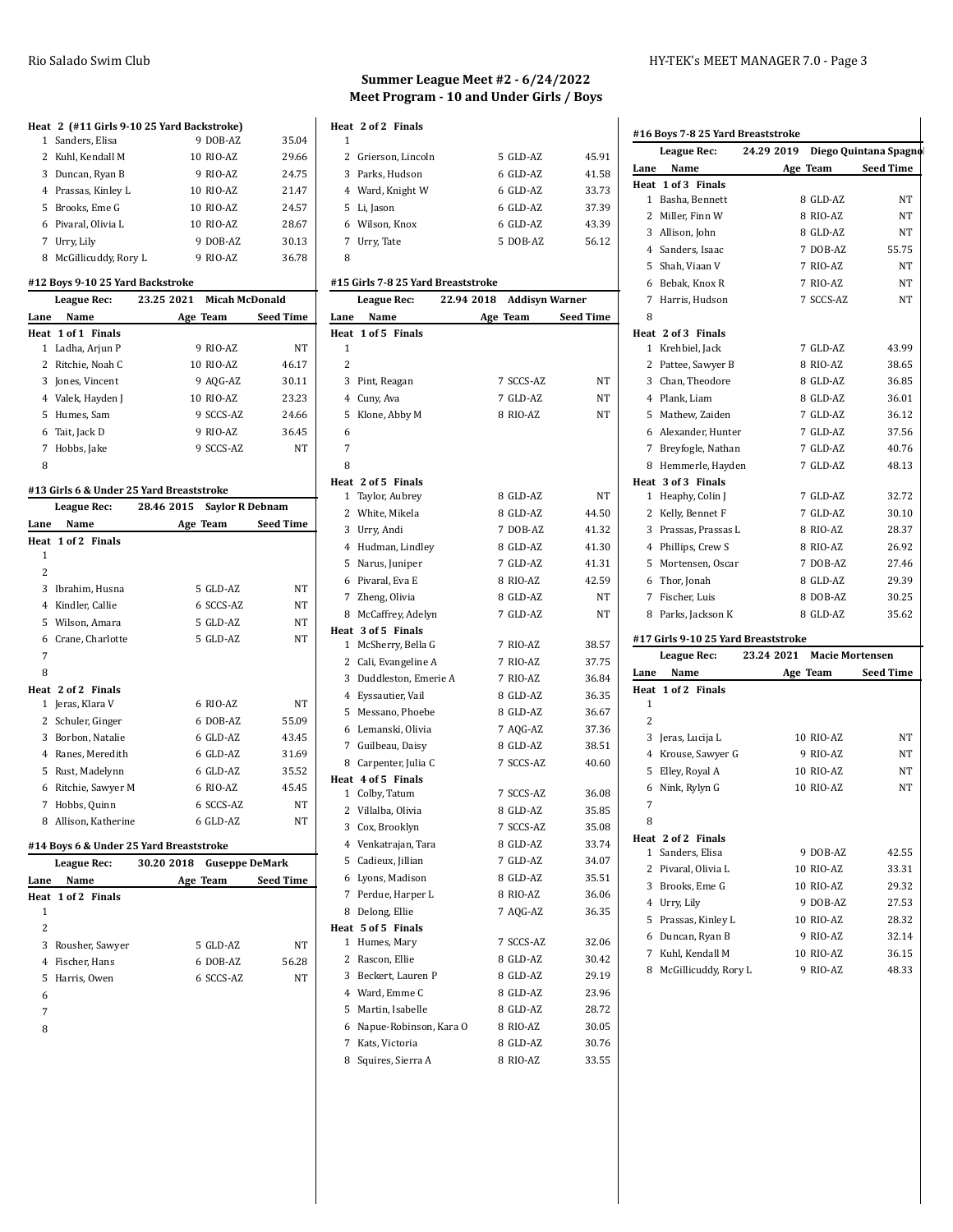|      | #18 Boys 9-10 25 Yard Breaststroke    | 28.11 2021<br><b>Luke Bachman</b>    |                  |
|------|---------------------------------------|--------------------------------------|------------------|
| Lane | League Rec:<br>Name                   | Age Team                             | <b>Seed Time</b> |
|      | Heat 1 of 1 Finals                    |                                      |                  |
| 1    |                                       |                                      |                  |
|      | 2 Hobbs, Jake                         | 9 SCCS-AZ                            | NΤ               |
|      | 3 Jones, Vincent                      | 9 AQG-AZ                             | 43.28            |
|      | 4 Valek, Hayden J                     | 10 RIO-AZ                            | 29.83            |
|      | 5 Humes, Sam                          | 9 SCCS-AZ                            | 30.85            |
|      | 6 Ritchie, Noah C                     | 10 RIO-AZ                            | NT               |
|      | 7 Ladha, Arjun P                      | 9 RIO-AZ                             | NT               |
| 8    |                                       |                                      |                  |
|      | #19 Girls 6 & Under 25 Yard Butterfly |                                      |                  |
|      | <b>League Rec:</b>                    | 22.68 2015<br><b>Saylor R Debnam</b> |                  |
| Lane | Name                                  | Age Team                             | Seed Time        |
|      | Heat 1 of 2 Finals                    |                                      |                  |
| 1    |                                       |                                      |                  |
| 2    |                                       |                                      |                  |
|      | 3 Crane, Charlotte                    | 5 GLD-AZ                             | NΤ               |
|      | 4 Allison, Katherine                  | 6 GLD-AZ                             | NT               |
|      | 5 Hobbs, Quinn                        | 6 SCCS-AZ                            | NΤ               |
|      | 6 Ibrahim, Husna                      | 5 GLD-AZ                             | NΤ               |
| 7    |                                       |                                      |                  |
| 8    |                                       |                                      |                  |
|      | Heat 2 of 2 Finals<br>1 Wilson, Amara | 5 GLD-AZ                             | 1:08.72          |
|      |                                       |                                      |                  |
|      | 2 Shafer, Adelyn E                    | 5 RIO-AZ                             | 40.61            |
|      | 3 Ritchie, Sawyer M                   | 6 RIO-AZ                             | 38.55            |
|      | 4 Ranes, Meredith                     | 6 GLD-AZ                             | 28.81            |
|      | 5 Rust, Madelynn                      | 6 GLD-AZ                             | 33.92            |
|      | 6 Borbon, Natalie                     | 6 GLD-AZ                             | 40.56            |
|      | 7 Schuler, Ginger                     | 6 DOB-AZ                             | 54.22            |
|      | 8 Kindler, Callie                     | 6 SCCS-AZ                            | NT               |
|      | #20 Boys 6 & Under 25 Yard Butterfly  |                                      |                  |
|      | <b>League Rec:</b>                    | 22.47 2018 Ivan L Chavkin            |                  |
| Lane | Name                                  | Age Team                             | <b>Seed Time</b> |
| Heat | 1 of 2 Finals                         |                                      |                  |
| 1    |                                       |                                      |                  |
| 2    |                                       |                                      |                  |
|      | 3 Harris, Owen                        | 6 SCCS-AZ                            | NΤ               |
| 4    | Parks, Hudson                         | 6 GLD-AZ                             | 44.79            |
| 5    | Urry, Tate                            | 5 DOB-AZ                             | 51.72            |
| 6    |                                       |                                      |                  |
| 7    |                                       |                                      |                  |
| 8    |                                       |                                      |                  |
| 1    | Heat 2 of 2 Finals                    |                                      |                  |
| 2    | Fischer, Hans                         | 6 DOB-AZ                             | 42.60            |
| 3    |                                       | 5 GLD-AZ                             | 39.83            |
|      | Grierson, Lincoln                     |                                      |                  |

 Ward, Knight W 6 GLD-AZ 34.03 Li, Jason 6 GLD-AZ 37.04 Rousher, Sawyer 5 GLD-AZ 40.74 Wilson, Knox 6 GLD-AZ 44.02

| Summer League Meet #2 $-6/24/2022$       |
|------------------------------------------|
| Meet Program - 10 and Under Girls / Boys |

|                | League Rec:            | 19.16 2017 Jodi L Larson |           |
|----------------|------------------------|--------------------------|-----------|
| Lane           | Name                   | Age Team                 | Seed Time |
|                | Heat 1 of 5 Finals     |                          |           |
| 1              |                        |                          |           |
| $\overline{2}$ |                        |                          |           |
| 3              | McCaffrey, Adelyn      | 7 GLD-AZ                 | NT        |
| 4              | Taylor, Aubrey         | 8 GLD-AZ                 | NT        |
| 5              | Pint, Reagan           | 7 SCCS-AZ                | NT        |
| 6              |                        |                          |           |
| 7              |                        |                          |           |
| 8              |                        |                          |           |
|                | Heat 2 of 5 Finals     |                          |           |
| 1              | Zheng, Olivia          | 8 GLD-AZ                 | NT        |
| 2              | White, Mikela          | 8 GLD-AZ                 | 51.84     |
|                | 3 Narus, Juniper       | 7 GLD-AZ                 | 45.10     |
|                | 4 Carpenter, Julia C   | 7 SCCS-AZ                | 41.57     |
| 5              | Pivaral, Eva E         | 8 RIO-AZ                 | 43.96     |
|                | 6 Hudman, Lindley      | 8 GLD-AZ                 | 45.93     |
| 7              | Klone, Abby M          | 8 RIO-AZ                 | NT        |
|                | 8 Cuny, Ava            | 7 GLD-AZ                 | NT        |
|                | Heat 3 of 5 Finals     |                          |           |
| 1              | Villalba, Olivia       | 8 GLD-AZ                 | 37.38     |
| 2              | Rascon, Ellie          | 8 GLD-AZ                 | 35.57     |
|                | 3 Urry, Andi           | 7 DOB-AZ                 | 34.78     |
| 4              | Duddleston, Emerie A   | 7 RIO-AZ                 | 32.49     |
| 5              | Lemanski, Olivia       | 7 AQG-AZ                 | 33.40     |
|                | 6 Colby, Tatum         | 7 SCCS-AZ                | 35.27     |
| 7              | Perdue, Harper L       | 8 RIO-AZ                 | 36.22     |
| 8              | Guilbeau, Daisy        | 8 GLD-AZ                 | 37.78     |
|                | Heat 4 of 5 Finals     |                          |           |
| $\mathbf{1}$   | Humes, Mary            | 7 SCCS-AZ                | 31.72     |
| 2              | Messano, Phoebe        | 8 GLD-AZ                 | 31.31     |
|                | 3 Lyons, Madison       | 8 GLD-AZ                 | 30.47     |
| 4              | McSherry, Bella G      | 7 RIO-AZ                 | 28.75     |
| 5              | Montgomery, Claire E   | 8 RIO-AZ                 | 28.89     |
|                | 6 Barkley, Ariel       | 7 RIO-AZ                 | 30.98     |
| 7              | Squires, Sierra A      | 8 RIO-AZ                 | 31.32     |
|                | 8 Cali, Evangeline A   | 7 RIO-AZ                 | 32.27     |
|                | Heat 5 of 5 Finals     |                          |           |
| 1              | Kats, Victoria         | 8 GLD-AZ                 | 28.40     |
| 2              | Venkatrajan, Tara      | 8 GLD-AZ                 | 28.21     |
| 3              | Napue-Robinson, Kara O | 8 RIO-AZ                 | 24.50     |
|                | 4 Ward, Emme C         | 8 GLD-AZ                 | 20.89     |
| 5              | Beckert, Lauren P      | 8 GLD-AZ                 | 22.49     |
| 6              | Martin, Isabelle       | 8 GLD-AZ                 | 25.32     |
| 7              | Cadieux, Jillian       | 7 GLD-AZ                 | 28.25     |
| 8              | Eyssautier, Vail       | 8 GLD-AZ                 | 28.51     |

| #22 Boys 7-8 25 Yard Butterfly |                                  |                                 |                  |  |
|--------------------------------|----------------------------------|---------------------------------|------------------|--|
|                                | <b>League Rec:</b>               | 20.66 2019<br><b>Penn Feist</b> |                  |  |
| Lane                           | Name                             | Age Team                        | <b>Seed Time</b> |  |
| Heat                           | 1 of 3 Finals                    |                                 |                  |  |
| 1                              |                                  |                                 |                  |  |
| 2                              |                                  |                                 |                  |  |
| 3                              | Shah, Viaan V                    | 7 RIO-AZ                        | NT               |  |
|                                | 4 Allison, John                  | 8 GLD-AZ                        | NΤ               |  |
| 5                              | Hemmerle, Hayden                 | 7 GLD-AZ                        | NΤ               |  |
| 6                              | Harris, Hudson                   | 7 SCCS-AZ                       | NΤ               |  |
| 7                              |                                  |                                 |                  |  |
| 8                              |                                  |                                 |                  |  |
|                                | Heat 2 of 3 Finals               |                                 |                  |  |
| 1                              | Sanders, Isaac                   | 7 DOB-AZ                        | 48.04            |  |
|                                | 2 Chan, Theodore                 | 8 GLD-AZ                        | 38.97            |  |
|                                | 3 Breyfogle, Nathan              | 7 GLD-AZ                        | 36.93            |  |
|                                | 4 Mathew, Zaiden                 | 7 GLD-AZ                        | 32.45            |  |
|                                | 5 Alexander, Hunter              | 7 GLD-AZ                        | 34.78            |  |
|                                | 6 Plank, Liam                    | 8 GLD-AZ                        | 37.69            |  |
| 7                              | Krehbiel, Jack                   | 7 GLD-AZ                        | 40.72            |  |
|                                | 8 Basha, Bennett                 | 8 GLD-AZ                        | NT               |  |
|                                | Heat 3 of 3 Finals               |                                 |                  |  |
| $\mathbf{1}$                   | Heaphy, Colin J                  | 7 GLD-AZ                        | 31.13            |  |
|                                | 2 Fischer, Luis                  | 8 DOB-AZ                        | 29.37            |  |
|                                | 3 Thor, Jonah                    | 8 GLD-AZ                        | 27.98            |  |
|                                | 4 Kelly, Bennet F                | 7 GLD-AZ                        | 22.53            |  |
|                                | 5 Prassas, Prassas L             | 8 RIO-AZ                        | 24.25            |  |
|                                | 6 Mortensen, Oscar               | 7 DOB-AZ                        | 28.12            |  |
|                                | 7 Phillips, Crew S               | 8 RIO-AZ                        | 30.87            |  |
| 8                              | Parks, Jackson K                 | 8 GLD-AZ                        | 31.64            |  |
|                                | #23 Girls 9-10 25 Yard Butterfly |                                 |                  |  |
|                                | League Rec:                      | 20.87 2021<br><b>Ayla Soucy</b> |                  |  |
| Lane                           | Name                             | Age Team                        | <b>Seed Time</b> |  |
|                                | Heat 1 of 2 Finals               |                                 |                  |  |
| 1                              |                                  |                                 |                  |  |
| $\mathbf{2}$                   | Krouse, Sawyer G                 | 9 RIO-AZ                        | NΤ               |  |
|                                | 3 Jeras, Lucija L                | 10 RIO-AZ                       | NΤ               |  |
|                                | 4 Sanders, Elisa                 | 9 DOB-AZ                        | 41.92            |  |
|                                | 5 Nink, Rylyn G                  | 10 RIO-AZ                       | NΤ               |  |
|                                | 6 Fleming, Chloe N               | <b>10 RIO-AZ</b>                | NT               |  |
| 7                              | Elley, Royal A                   | 10 RIO-AZ                       | NT               |  |
| 8                              |                                  |                                 |                  |  |
|                                | Heat 2 of 2 Finals               |                                 |                  |  |
| 1                              | McGillicuddy, Rory L             | 9 RIO-AZ                        | 30.49            |  |
| $\mathbf{2}$                   | Duncan, Ryan B                   | 9 RIO-AZ                        | 29.58            |  |
|                                | 3 Pivaral, Olivia L              | 10 RIO-AZ                       | 28.97            |  |
|                                | 4 Prassas, Kinley L              | 10 RIO-AZ                       | 19.96            |  |
|                                | 5 Brooks, Eme G                  | 10 RIO-AZ                       | 26.57            |  |
|                                | 6 Kuhl, Kendall M                | 10 RIO-AZ                       | 29.39            |  |
| 7                              | Urry, Lily                       | 9 DOB-AZ                        | 30.13            |  |
|                                | 8 Pao, Eva N                     | 9 RIO-AZ                        | 31.09            |  |